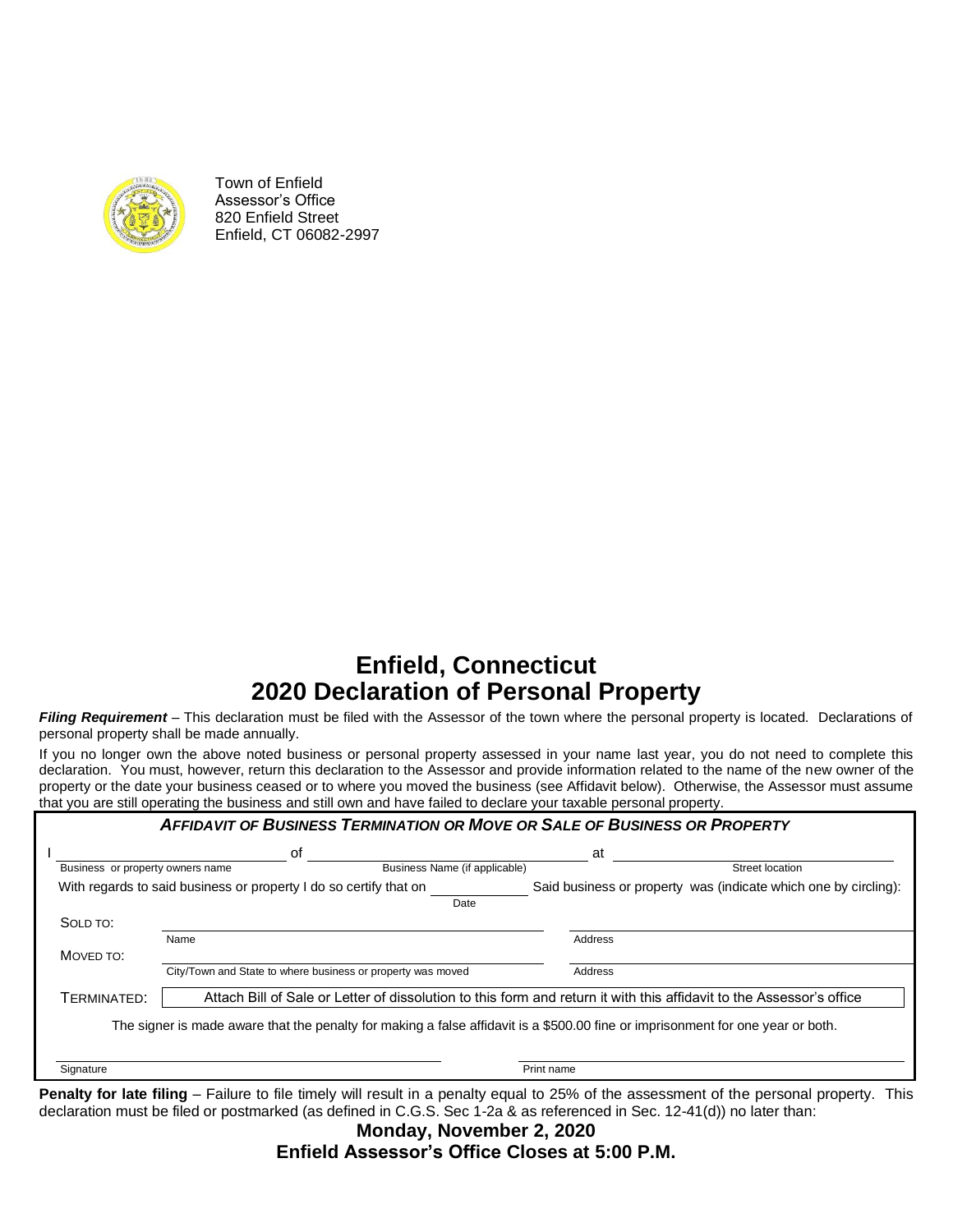## **I N S T R U C T I O N S**

As per CGS 12-63, the Assessor must determine the "present true and actual value" and in determining such value may use the accepted methods of comparable sales, cost less depreciation and income capitalization.

Not all sections are applicable to every business. Please read the following instructions and complete all relevant sections.

## **Who Should File --**

All owners of taxable personal property.

- **Declaration –**
- 1. **Owners of:**
	- a. **Non-Connecticut registered motor vehicles**
	- b. **Horses, ponies and thoroughbreds**
	- c. **Mobile manufactured home** -not assessed as real estate
- 2. **Businesses, occupations, farmers, and professionals** need to complete: (Commercial and cost information is not open to public inspection )
	- Business Data (page 3).
	- Lessee's Listing Report (page 4).
	- Disposal, Sale or Transfer of Property Report (page 4)
	- Taxable Property Information (pages 5-7).
	- **Sign the Declaration of Personal Property Affidavit**
- on page 8. 3. **Lessors** need to complete: (Commercial and cost information is not open to public inspection )
	- Business Data (page 3).
	- Lessor's Listing Report (page 3)
	- Disposal, Sale or Transfer of Property Report (page 4)
	- Taxable Property Information (pages 5-7).

## **Sign the Declaration of Personal Property Affidavit** on page 8. **Filing Requirements –**

- 1. The Personal Property Declaration must be filed annually on or before November 1 (or the Monday following if November 1 falls on Saturday or Sunday) (CGS §12-42).
- 2. A Personal Property Declaration not filed will result in a value determined by the Assessor from the best available information (CGS §12-53b).
- 3. Declarations filed with "same as last year" **are INSUFFICIENT** and shall be considered an incomplete declaration.
- 4. Pursuant to CGS 12-81(79) tangible personal property with an original value of not more than \$250 is exempt. This exemption shall not be applied for the first ten full assessment years following the assessment year in which the property was acquired. Complete "Detailed Listing of Assets Orig Value ≤ \$250" report on Page 4. Also list total value of such exempt assets in "Reconciliation of Fixed Assets" box on Page 6.

## **Penalty of 25% is Applied –**

- 1. When no declaration is filed or a declaration is not signed, a 25% penalty is applied to the assessment. [See 2. under Filing Requirements.]
- 2. When declarations are submitted after November 1 [See 1. under Filing Requirements] and an extension has **NOT** been granted (see Extensions) a 25% penalty is applied to the assessment. Returns mailed in must have a postmark (as

defined in C.G.S. Sec 1-2a) of November 1 [See 1. under Filing Requirements.] or before.

- 3. When an extension is granted (see Extensions) and the declaration is not filed by the extension deadline, a 25% penalty is applied to the assessment.
- 4. When omitted property is discovered, the 25% penalty is applied to the difference in the assessed value as determined by the results of the discovery and the assessment as determined by the originally filed declaration.

## **Exemptions-**

- 1. On page 7, check the box adjacent to the exemption you are claiming.
- 2. **Note** that several exemptions require an additional application in order to receive that exemption. Please request the form number noted from the Assessor's Office. The Manufacturers Machinery & Equipment Exemption Claim form & its itemized lists for Code 13 property may be requested if not included with this declaration.
- 3. The extension to file the Personal Property Declaration, if granted, may not apply to all required exemption applications and may require a late filing fee. Check with the Assessor.

## **Signature Required –**

- 1. The owners shall sign the declaration (page 8).
- 2. The owner's agent may sign the declaration. In which case the declaration must be duly sworn to or notarized.
- 3. Corporate officers signing for their corporations must have the returns properly sworn to or notarized; or provide the Assessor with a statement bearing the corporate seal and signed by the corporate secretary setting out the office held by the signer of the declaration and dates office held.

## **Extension –**

The Assessor may grant a filing extension *for good cause* (CGS §12-42 &12-81K). If a request for an extension is needed, you need to *request the filing extension in writing on or before November 1* (or the Monday following if November 1 falls on Saturday or Sunday) *(PA 19-200)***.**

## **Audit –**

The Assessor is authorized to audit declarations, within 3 years of the date of the required filing. Substantial penalties are applicable if such an audit reveals property not declared as required by law (CGS §12-53).

## **Before Filing Make Copies of Completed Declaration for your Records**

| Example of how to complete the tables on pages 5 and 6                                                         |                |                                                   |              |                   |             |
|----------------------------------------------------------------------------------------------------------------|----------------|---------------------------------------------------|--------------|-------------------|-------------|
|                                                                                                                |                | #16 - Furniture, fixtures and equipment           |              |                   | Assessor's  |
| How should the following be declared?                                                                          | Year<br>Ending | Original cost, trans-<br>portation & installation | $\%$<br>Good | Depreciated Value | Use Only    |
|                                                                                                                | $10-1-20$      |                                                   | 95%          |                   |             |
| June 2019, you bought a desk for \$800 and a chair                                                             | $10-1-19$      | 1000                                              | 90%          | 900               |             |
| for \$200. You have a filing cabinet and printer that<br>you bought 10 years ago for \$2000 that is being used | $10 - 1 - 18$  |                                                   | 80%          |                   |             |
| in your business.                                                                                              | $10 - 1 - 17$  |                                                   | 70%          |                   |             |
|                                                                                                                | $10 - 1 - 16$  |                                                   | 60%          |                   |             |
| See the table to the right for the answer.                                                                     | $10 - 1 - 15$  |                                                   | 50%          |                   |             |
|                                                                                                                | $10 - 1 - 14$  |                                                   | 40%          |                   |             |
|                                                                                                                | Prior Yrs      | 2000                                              | 30%          | 600               |             |
|                                                                                                                | Total          | 3000                                              | Total        | 1500              | #16<br>1500 |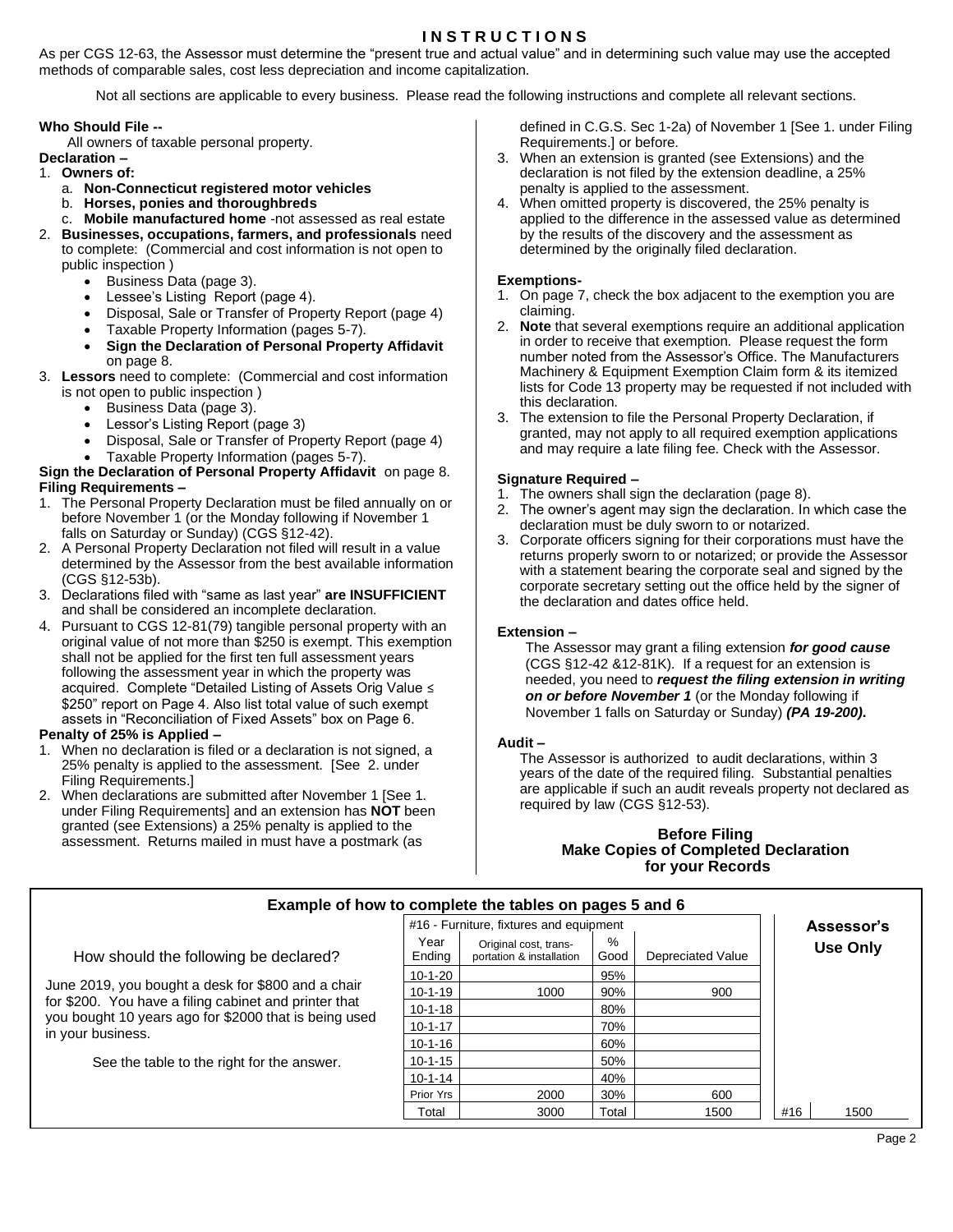## **2020** PERSONAL PROPERTY DECLARATION

Commercial and financial information is not open to public inspection

|                                |                                                  | Commercial and miancial information is not open to public inspection                                                                                                                                                                                                                                                                                                                                                              |                                                   |                                       |                                 |         |    |
|--------------------------------|--------------------------------------------------|-----------------------------------------------------------------------------------------------------------------------------------------------------------------------------------------------------------------------------------------------------------------------------------------------------------------------------------------------------------------------------------------------------------------------------------|---------------------------------------------------|---------------------------------------|---------------------------------|---------|----|
| List or Account #:             |                                                  |                                                                                                                                                                                                                                                                                                                                                                                                                                   |                                                   |                                       | Assessment date October 1, 2020 |         |    |
| Owner's Name:                  |                                                  |                                                                                                                                                                                                                                                                                                                                                                                                                                   |                                                   | Required return date November 2, 2020 |                                 |         |    |
| DBA:                           |                                                  |                                                                                                                                                                                                                                                                                                                                                                                                                                   |                                                   |                                       |                                 |         |    |
|                                | Location (street & number)                       |                                                                                                                                                                                                                                                                                                                                                                                                                                   |                                                   |                                       |                                 |         |    |
|                                |                                                  | BUSINESS DATA For businesses, occupations, professions, farmers, lessors Answer all questions 1 through 12, writing N/A on lines that are not applicable.                                                                                                                                                                                                                                                                         |                                                   |                                       |                                 |         |    |
|                                |                                                  | 1. Direct questions concerning return to -                                                                                                                                                                                                                                                                                                                                                                                        |                                                   | 2. Location of accounting records -   |                                 |         |    |
| Name                           |                                                  | <u> 1989 - Johann Barbara, martxa alemaniar amerikan a</u>                                                                                                                                                                                                                                                                                                                                                                        |                                                   |                                       |                                 |         |    |
| <b>Address</b>                 |                                                  |                                                                                                                                                                                                                                                                                                                                                                                                                                   |                                                   |                                       |                                 |         |    |
| City/State/Zip                 |                                                  | $\frac{1}{\sqrt{1-\frac{1}{\sqrt{1-\frac{1}{\sqrt{1-\frac{1}{\sqrt{1-\frac{1}{\sqrt{1-\frac{1}{\sqrt{1-\frac{1}{\sqrt{1-\frac{1}{\sqrt{1-\frac{1}{\sqrt{1-\frac{1}{\sqrt{1-\frac{1}{\sqrt{1-\frac{1}{\sqrt{1-\frac{1}{\sqrt{1-\frac{1}{\sqrt{1-\frac{1}{\sqrt{1-\frac{1}{\sqrt{1-\frac{1}{\sqrt{1-\frac{1}{\sqrt{1-\frac{1}{\sqrt{1-\frac{1}{\sqrt{1-\frac{1}{\sqrt{1-\frac{1}{\sqrt{1-\frac{1}{\sqrt{1-\frac{1}{\sqrt{1-\frac{1$ |                                                   |                                       |                                 |         |    |
| Phone / Fax                    |                                                  |                                                                                                                                                                                                                                                                                                                                                                                                                                   |                                                   |                                       |                                 |         |    |
| E-mail                         |                                                  |                                                                                                                                                                                                                                                                                                                                                                                                                                   |                                                   |                                       |                                 |         |    |
| 3. Description of Business     |                                                  | <u> 1989 - Johann Stoff, amerikansk politiker (d. 1989)</u>                                                                                                                                                                                                                                                                                                                                                                       |                                                   |                                       |                                 |         |    |
|                                |                                                  | 4. How many employees work in your facilities in this town only?                                                                                                                                                                                                                                                                                                                                                                  | <u> 1989 - John Stone, amerikansk politiker (</u> |                                       |                                 |         |    |
|                                | 5. Date your business began in this town?        |                                                                                                                                                                                                                                                                                                                                                                                                                                   |                                                   |                                       |                                 |         |    |
|                                |                                                  | 6. How many square feet does your firm occupy at your location(s) in this town? Sq. ft.                                                                                                                                                                                                                                                                                                                                           |                                                   |                                       | Own $\Box$ Lease $\Box$         |         |    |
|                                |                                                  | 7. Type of ownership: □ Corporation □ Partnership □ LLC □ Sole proprietor □ Other-Describe                                                                                                                                                                                                                                                                                                                                        |                                                   |                                       |                                 |         |    |
| 8. Type of business:           |                                                  | Manufacturer   Wholesale   Service   Profession   Retail/Mercantile   Tradesman   Lessor                                                                                                                                                                                                                                                                                                                                          |                                                   |                                       |                                 |         |    |
|                                |                                                  | $\Box$ Other-Describe                                                                                                                                                                                                                                                                                                                                                                                                             | <b>IRS Business Activity Code</b>                 |                                       |                                 |         |    |
|                                |                                                  | 9. In the last 12 months was any of the property included in this declaration located in another Connecticut town                                                                                                                                                                                                                                                                                                                 |                                                   |                                       |                                 | Yes     | No |
|                                |                                                  | for at least 3 months? If yes, identify by specific months, code, cost, and location(s).                                                                                                                                                                                                                                                                                                                                          |                                                   |                                       |                                 | $\Box$  |    |
|                                |                                                  |                                                                                                                                                                                                                                                                                                                                                                                                                                   |                                                   |                                       |                                 |         |    |
|                                | If yes give name and mailing address.            | 10. Are there any other business operations that are operating from your address here in this town?                                                                                                                                                                                                                                                                                                                               |                                                   |                                       |                                 |         |    |
|                                |                                                  |                                                                                                                                                                                                                                                                                                                                                                                                                                   |                                                   |                                       |                                 |         |    |
|                                |                                                  | 11. Do you own tangible personal property that is leased or consigned to others in this town?                                                                                                                                                                                                                                                                                                                                     |                                                   |                                       |                                 |         |    |
|                                | If yes, complete Lessor's Listing Report (below) |                                                                                                                                                                                                                                                                                                                                                                                                                                   |                                                   |                                       |                                 |         |    |
|                                |                                                  | 12. Did you have in your possession on October 1 <sup>st</sup> any borrowed, consigned, stored or rented property?<br>If yes, complete Lessee's Listing Report (page 4)                                                                                                                                                                                                                                                           |                                                   |                                       |                                 | $\perp$ |    |
|                                |                                                  |                                                                                                                                                                                                                                                                                                                                                                                                                                   |                                                   |                                       |                                 |         |    |
|                                |                                                  | LESSOR'S LISTING REPORT In order to avoid duplication of assessments related to leased personal property the following must be completed by                                                                                                                                                                                                                                                                                       |                                                   |                                       |                                 |         |    |
|                                |                                                  | Lessors: (Please note that property under conditional sales agreements must be reported by the lessor.) Computerized filings are acceptable as long as all                                                                                                                                                                                                                                                                        |                                                   |                                       |                                 |         |    |
|                                | information is reported in prescribed format.    | Lessee #1                                                                                                                                                                                                                                                                                                                                                                                                                         | Lessee #2                                         |                                       | Lessee #3                       |         |    |
| Name of Lessee                 |                                                  |                                                                                                                                                                                                                                                                                                                                                                                                                                   |                                                   |                                       |                                 |         |    |
| Lessee's address               |                                                  |                                                                                                                                                                                                                                                                                                                                                                                                                                   |                                                   |                                       |                                 |         |    |
| Physical location of equipment |                                                  |                                                                                                                                                                                                                                                                                                                                                                                                                                   |                                                   |                                       |                                 |         |    |
| Full equipment description     |                                                  |                                                                                                                                                                                                                                                                                                                                                                                                                                   |                                                   |                                       |                                 |         |    |
|                                |                                                  |                                                                                                                                                                                                                                                                                                                                                                                                                                   |                                                   |                                       |                                 |         |    |

| Full equipment description                                                                       |                                                  |                                        |                                                        |
|--------------------------------------------------------------------------------------------------|--------------------------------------------------|----------------------------------------|--------------------------------------------------------|
| Is equipment self manufactured?                                                                  | No $\Box$<br>Yes ⊟                               | ∣No ⊟<br>Yes $\Box$                    | No $\Box$<br>Yes⊓                                      |
| Acquisition date                                                                                 |                                                  |                                        |                                                        |
| Current commercial list price new                                                                |                                                  |                                        |                                                        |
| Has this lease ever been purchased,<br>assumed or assigned?                                      | $Yes \sqcap No \sqcap$                           | $Yes \sqcap No \sqcap$                 | Yes $\Box$<br>No $\Box$                                |
| If yes, specify from whom                                                                        |                                                  |                                        |                                                        |
| Date of such purchase, etc.                                                                      |                                                  |                                        |                                                        |
| If original asset cost was changed by<br>this transaction, give details.                         |                                                  |                                        |                                                        |
| Type of lease                                                                                    | □Operating □Capital □Conditional Sale            | □Operating □Capital □Conditional Sale  | □Operating □Capital □Conditional Sale                  |
| Lease Term - Begin and end dates                                                                 |                                                  |                                        |                                                        |
| Monthly contract rent                                                                            |                                                  |                                        |                                                        |
| Monthly maintenance costs if included<br>in monthly payment above                                |                                                  |                                        |                                                        |
| Is equipment declared on the Lessor's<br>or the Lessee's manufacturing<br>exemption application? | Le<br>Lessee $\Box$<br>Yes  <br>No I<br>SS<br>or | Lessee $\Box$<br>Lessor $\Box$<br>No l | $Yes \sqcap$<br>Lessee $\Box$<br>Lessor $\Box$<br>No l |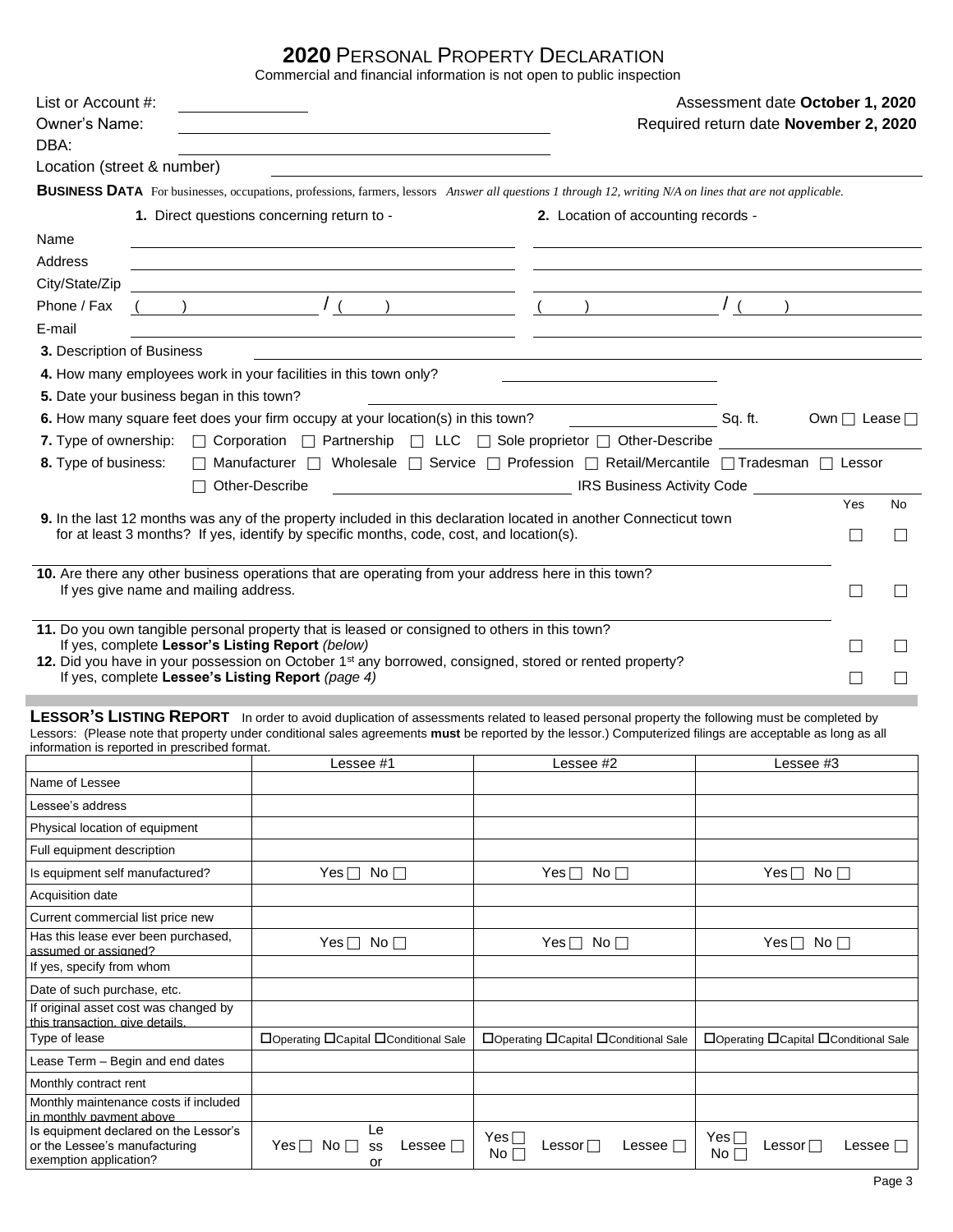**LESSEE'S LISTING REPORT** Pursuant to Connecticut General Statutes §12-57a all leased, borrowed, consigned, loaned, rented, or stored personal property not owned by you but in your possession as of the assessment date must be included on this form. Failure to declare, in the form and manner as herein prescribed, shall result in the presumption of ownership and subsequent tax liability plus penalties. Property you do not lease that may be in your possession and must be reported includes (but is not limited to) dumpsters, gas/propane tanks, vending machines, water coolers, coffee machines.

|  | Yes No Did you dispose of any leased items that were in your possession on October 1, 2019? If  |
|--|-------------------------------------------------------------------------------------------------|
|  | yes, enter a description of the property and the date of disposition in the space to the right. |

|  |  |  | $\Box$ yes, enter a description of the property and the date of disposition in the space to the right. |  |
|--|--|--|--------------------------------------------------------------------------------------------------------|--|
|  |  |  |                                                                                                        |  |

П Did you acquire any of the leased items that were in your possession on October 1, 2019? If yes, indicate previous lessor, item(s) and date(s) acquired in the space to the right.

 $\Box$   $\Box$ Is the cost of any of the equipment listed below declared anywhere else on this declaration? If yes, note year in the 'Year Included' row and list cost in the 'Acquisition Cost' row.

|                               | Lease #1                   | Lease #2             | Lease #3             |
|-------------------------------|----------------------------|----------------------|----------------------|
| Name of Lessor                |                            |                      |                      |
| Lessor's address              |                            |                      |                      |
| Phone Number                  |                            |                      |                      |
| Lease Number                  |                            |                      |                      |
| Item description /<br>Model # |                            |                      |                      |
| Serial #                      |                            |                      |                      |
| Year of manufacture           |                            |                      |                      |
| Capital Lease                 | No $\square$<br>$Yes \Box$ | Yes $\Box$ No $\Box$ | Yes $\Box$ No $\Box$ |
| Lease Term -<br>Beginning/End |                            |                      |                      |
| Monthly rent                  |                            |                      |                      |
| <b>Acquisition Cost</b>       |                            |                      |                      |
| Year Included                 |                            |                      |                      |

## **DISPOSAL, SALE OR TRANSFER OF PROPERTY REPORT**

Disposal, sale or transfer of property – If you disposed of, sold or transferred a portion of the property included in last year's filing, complete the Detailed Listing Of Disposed Assets Report And Reconciliation Of Fixed Assets on page 6. If you no longer own the business noted on the cover sheet you do not need to complete this declaration. You must, however, return to the Assessor this declaration along with the complete AFFIDAVIT OF BUSINESS CLOSING OR MOVE OF BUSINESS OR SALE OF BUSINESS found in this return. DO NOT INCLUDE DISPOSALS IN TAXABLE PROPERTY REPORTING SECTION.

## **DETAILED LISTING OF DISPOSED ASSETS** COPY AND ATTACH ADDITIONAL SHEETS IF NEEDED

| Date Removed | Code # | Description of Item                                                                                         | Date Acquired | <b>Acquisition Cost</b> |  |
|--------------|--------|-------------------------------------------------------------------------------------------------------------|---------------|-------------------------|--|
|              |        |                                                                                                             |               |                         |  |
|              |        |                                                                                                             |               |                         |  |
|              |        |                                                                                                             |               |                         |  |
|              |        |                                                                                                             |               |                         |  |
|              |        |                                                                                                             |               |                         |  |
|              |        |                                                                                                             |               |                         |  |
|              |        |                                                                                                             |               |                         |  |
|              |        | <b>DETAILED LISTING OF ASSETS ORIG VALUE &lt; \$250</b> COPY AND ATTACH ADDITIONAL SHEETS IF NEEDED         |               |                         |  |
|              |        | Pursuant to CGS 12-81(79) – Listing of assets purchased prior to 10/1/10 with an original cost $\leq$ \$250 |               |                         |  |
|              |        | Description of Item                                                                                         | Date Acquired | <b>Acquisition Cost</b> |  |
|              |        |                                                                                                             |               |                         |  |
|              |        |                                                                                                             |               |                         |  |

## **TAXABLE PROPERTY INFORMATION**

- 1) All data reported should be:
	- a) Actual acquisition costs including any additional charges for transportation and installation by year for each type of property described. These costs, less the standard depreciation as shown on the form will determine the net depreciated value.
	- b) Include all assets that may have been fully depreciated, written off, or charged to expense but are still owned. Do not include disposed assets.
- 2) Reports are to be filed on an assessment year basis of October 1. Acquisitions between October 2 and December 31 apply to the new year. (i.e. acquisition made October 30, 2019 is reported in the year ending October 1, 2020).
- 3) Computerized filings are acceptable as long as all information is reported in prescribed format.
- 4) Do not include disposed assets. Disposals are used to reconcile last year's reporting with this year's reporting.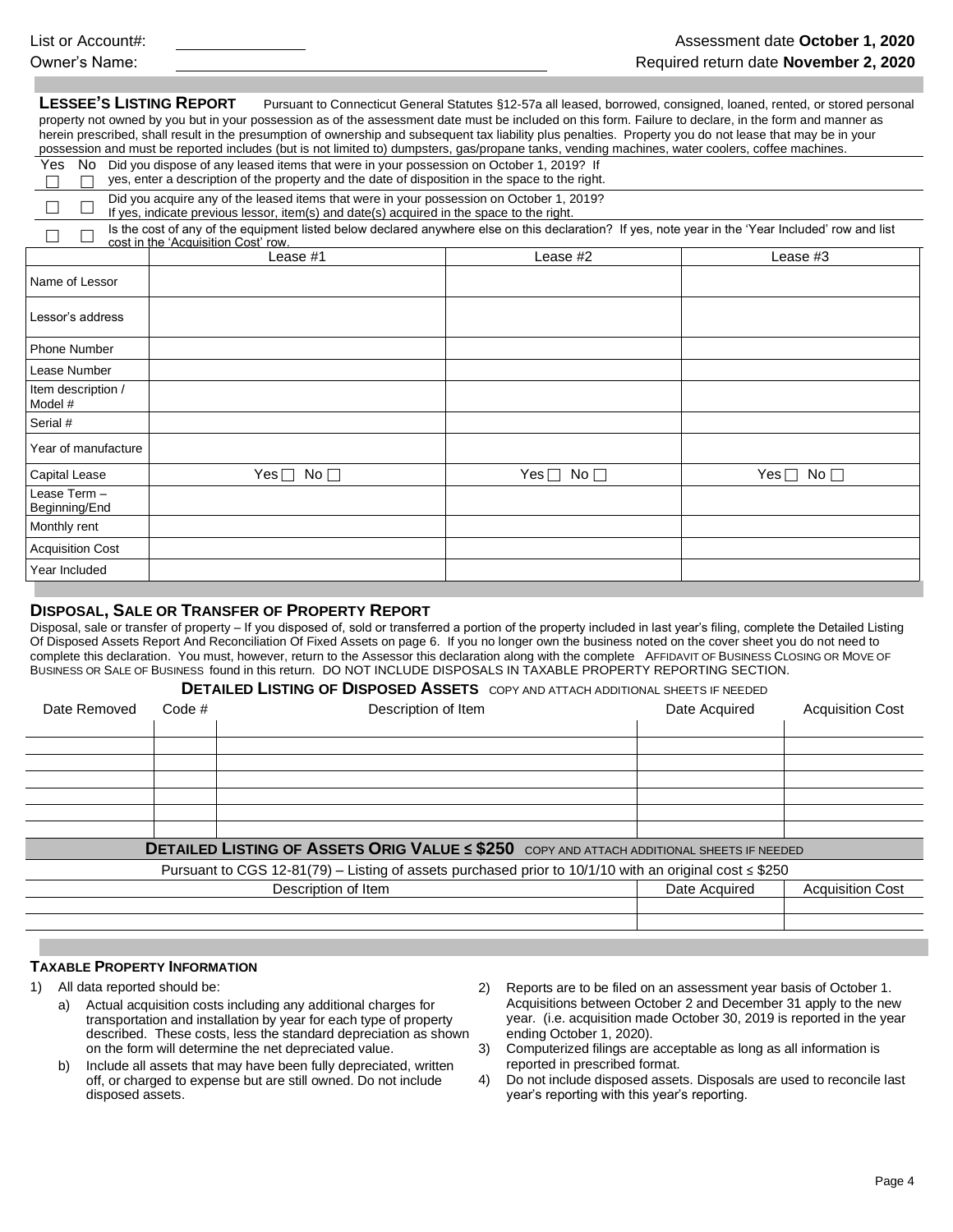|                                                                                                           | garaged in Connecticut but registered in another state<br><b>VEHICLE 1</b> | <b>VEHICLE 2</b> | <b>VEHICLE 3</b>                                          |              | Year             | CGS 12-81 (76) for exemption<br>Original cost, trans-        | %     |                          | Assessor's<br><b>Use Only</b> |
|-----------------------------------------------------------------------------------------------------------|----------------------------------------------------------------------------|------------------|-----------------------------------------------------------|--------------|------------------|--------------------------------------------------------------|-------|--------------------------|-------------------------------|
| Year                                                                                                      |                                                                            |                  |                                                           |              | Ending           | portation & installation                                     | Good  | <b>Depreciated Value</b> |                               |
| Make                                                                                                      |                                                                            |                  |                                                           |              | $10-1-20$        |                                                              | 95%   |                          |                               |
| Model                                                                                                     |                                                                            |                  |                                                           |              | $10 - 1 - 19$    |                                                              | 90%   |                          |                               |
| <b>VIN</b>                                                                                                |                                                                            |                  |                                                           |              | $10-1-18$        |                                                              | 80%   |                          |                               |
| Length                                                                                                    |                                                                            |                  |                                                           |              | $10 - 1 - 17$    |                                                              | 70%   |                          |                               |
| Weight                                                                                                    |                                                                            |                  |                                                           |              | $10 - 1 - 16$    |                                                              | 60%   |                          |                               |
| Purchase \$                                                                                               |                                                                            |                  |                                                           |              | $10 - 1 - 15$    |                                                              | 50%   |                          |                               |
| Date                                                                                                      |                                                                            |                  |                                                           |              | $10 - 1 - 14$    |                                                              | 40%   |                          |                               |
|                                                                                                           |                                                                            |                  |                                                           |              | Prior Yrs        |                                                              | 30%   |                          | #9                            |
| Value                                                                                                     |                                                                            |                  |                                                           |              | Total            |                                                              | Total |                          | #10                           |
| #11 - Horses and Ponies                                                                                   |                                                                            |                  |                                                           |              |                  | #12 - Commercial Fishing Apparatus                           |       |                          |                               |
|                                                                                                           | #1                                                                         |                  | #2<br>#3                                                  |              | Year             | Original cost, trans-                                        | %     |                          |                               |
| <b>Breed</b>                                                                                              |                                                                            |                  |                                                           |              | Ending           | portation & installation                                     | Good  | <b>Depreciated Value</b> |                               |
| Registered                                                                                                |                                                                            |                  |                                                           | 1            | $10-1-20$        |                                                              | 95%   |                          |                               |
| Age                                                                                                       |                                                                            |                  |                                                           | $\mathbf{1}$ | $10-1-19$        |                                                              | 90%   |                          |                               |
| Sex                                                                                                       |                                                                            |                  |                                                           | 1            | $10 - 1 - 18$    |                                                              | 80%   |                          |                               |
| Quality                                                                                                   |                                                                            |                  |                                                           | 1            | $10 - 1 - 17$    |                                                              | 70%   |                          |                               |
| <b>Breeding</b>                                                                                           |                                                                            |                  |                                                           | 1            | $10 - 1 - 16$    |                                                              | 60%   |                          |                               |
| Show                                                                                                      |                                                                            |                  |                                                           | 1            | $10 - 1 - 15$    |                                                              | 50%   |                          |                               |
| Pleasure                                                                                                  |                                                                            |                  |                                                           |              | $10 - 1 - 14$    |                                                              | 40%   |                          |                               |
|                                                                                                           |                                                                            |                  |                                                           | 1            |                  |                                                              |       |                          |                               |
| Racing                                                                                                    |                                                                            |                  |                                                           |              | Prior Yrs        |                                                              | 30%   |                          | #11                           |
| Value                                                                                                     |                                                                            |                  |                                                           |              | Total            |                                                              | Total |                          | #12                           |
|                                                                                                           |                                                                            |                  | #13 - Manufacturing machinery & equipment eligible under  |              |                  | #14 - Mobile Manufactured Homes if not currently assessed as |       |                          |                               |
|                                                                                                           |                                                                            |                  | CGS 12-81(76) for exemption - must complete exempt claim. |              | real estate      |                                                              |       |                          |                               |
| Year                                                                                                      | Original cost, trans-                                                      | $\%$             | <b>Depreciated Value</b>                                  |              |                  | #1                                                           | #2    | #3                       |                               |
| Ending                                                                                                    | portation & installation                                                   | Good             |                                                           |              | Year             |                                                              |       |                          |                               |
| $10-1-20$                                                                                                 |                                                                            | 95%              |                                                           |              | Make             |                                                              |       |                          |                               |
| $10 - 1 - 19$                                                                                             |                                                                            | 90%              |                                                           |              | Model            |                                                              |       |                          |                               |
| $10 - 1 - 18$                                                                                             |                                                                            | 80%              |                                                           |              | <b>ID Number</b> |                                                              |       |                          |                               |
| $10 - 1 - 17$                                                                                             |                                                                            | 70%              |                                                           |              | Length           |                                                              |       |                          |                               |
| $10 - 1 - 16$                                                                                             |                                                                            | 60%              |                                                           |              | Width            |                                                              |       |                          |                               |
| $10 - 1 - 15$                                                                                             |                                                                            | 50%              |                                                           |              | <b>Bedrooms</b>  |                                                              |       |                          |                               |
| $10 - 1 - 14$                                                                                             |                                                                            | 40%              |                                                           |              | <b>Baths</b>     |                                                              |       |                          |                               |
| Prior Yrs                                                                                                 |                                                                            | 30%              |                                                           |              |                  |                                                              |       |                          | #13                           |
| Total                                                                                                     |                                                                            | Total            |                                                           |              | Value            |                                                              |       |                          | #14                           |
|                                                                                                           | #16 - Furniture, fixtures and equipment                                    |                  |                                                           |              |                  |                                                              |       |                          |                               |
| Year                                                                                                      | Original cost, trans-                                                      | %                | Depreciated Value                                         |              |                  |                                                              |       |                          |                               |
| Ending                                                                                                    | portation & installation                                                   | Good             |                                                           |              |                  |                                                              |       |                          |                               |
| $10-1-20$                                                                                                 |                                                                            | 95%              |                                                           |              |                  |                                                              |       |                          |                               |
| $10 - 1 - 19$<br>$10 - 1 - 18$                                                                            |                                                                            | 90%<br>80%       |                                                           |              |                  |                                                              |       |                          |                               |
| $10 - 1 - 17$                                                                                             |                                                                            | 70%              |                                                           |              |                  |                                                              |       |                          |                               |
|                                                                                                           |                                                                            |                  |                                                           |              |                  |                                                              |       |                          |                               |
| $10 - 1 - 16$                                                                                             |                                                                            | 60%              |                                                           |              |                  |                                                              |       |                          |                               |
| $10 - 1 - 15$                                                                                             |                                                                            | 50%              |                                                           |              |                  |                                                              |       |                          |                               |
|                                                                                                           |                                                                            | 40%              |                                                           |              |                  |                                                              |       |                          |                               |
|                                                                                                           |                                                                            | 30%              |                                                           |              |                  |                                                              |       |                          |                               |
| Prior Yrs                                                                                                 |                                                                            | Total            |                                                           |              |                  |                                                              |       |                          | #16                           |
| Total                                                                                                     |                                                                            |                  |                                                           |              | #18 - Farm Tools |                                                              |       |                          |                               |
|                                                                                                           |                                                                            |                  |                                                           |              | Year             | Original cost, trans-                                        | $\%$  | <b>Depreciated Value</b> |                               |
| Year                                                                                                      | Original cost, trans-                                                      | $\%$             | Depreciated Value                                         |              |                  | portation & installation                                     | Good  |                          |                               |
| Endina                                                                                                    | portation & installation                                                   | Good             |                                                           |              | Endina           |                                                              |       |                          |                               |
|                                                                                                           |                                                                            | 95%              |                                                           |              | $10-1-20$        |                                                              | 95%   |                          |                               |
|                                                                                                           |                                                                            | 90%              |                                                           |              | $10 - 1 - 19$    |                                                              | 90%   |                          |                               |
|                                                                                                           |                                                                            | 80%              |                                                           |              | $10 - 1 - 18$    |                                                              | 80%   |                          |                               |
| $10 - 1 - 14$<br>#17 - Farm Machinery<br>$10 - 1 - 20$<br>$10 - 1 - 19$<br>$10 - 1 - 18$<br>$10 - 1 - 17$ |                                                                            | 70%              |                                                           |              | $10 - 1 - 17$    |                                                              | 70%   |                          |                               |
|                                                                                                           |                                                                            | 60%              |                                                           |              | $10 - 1 - 16$    |                                                              | 60%   |                          |                               |
|                                                                                                           |                                                                            | 50%              |                                                           |              | $10 - 1 - 15$    |                                                              | 50%   |                          |                               |
|                                                                                                           |                                                                            | 40%              |                                                           |              | $10 - 1 - 14$    |                                                              | 40%   |                          |                               |
| $10 - 1 - 16$<br>$10 - 1 - 15$<br>$10 - 1 - 14$<br>Prior Yrs                                              |                                                                            | 30%              |                                                           |              | Prior Yrs        |                                                              | 30%   |                          | #17                           |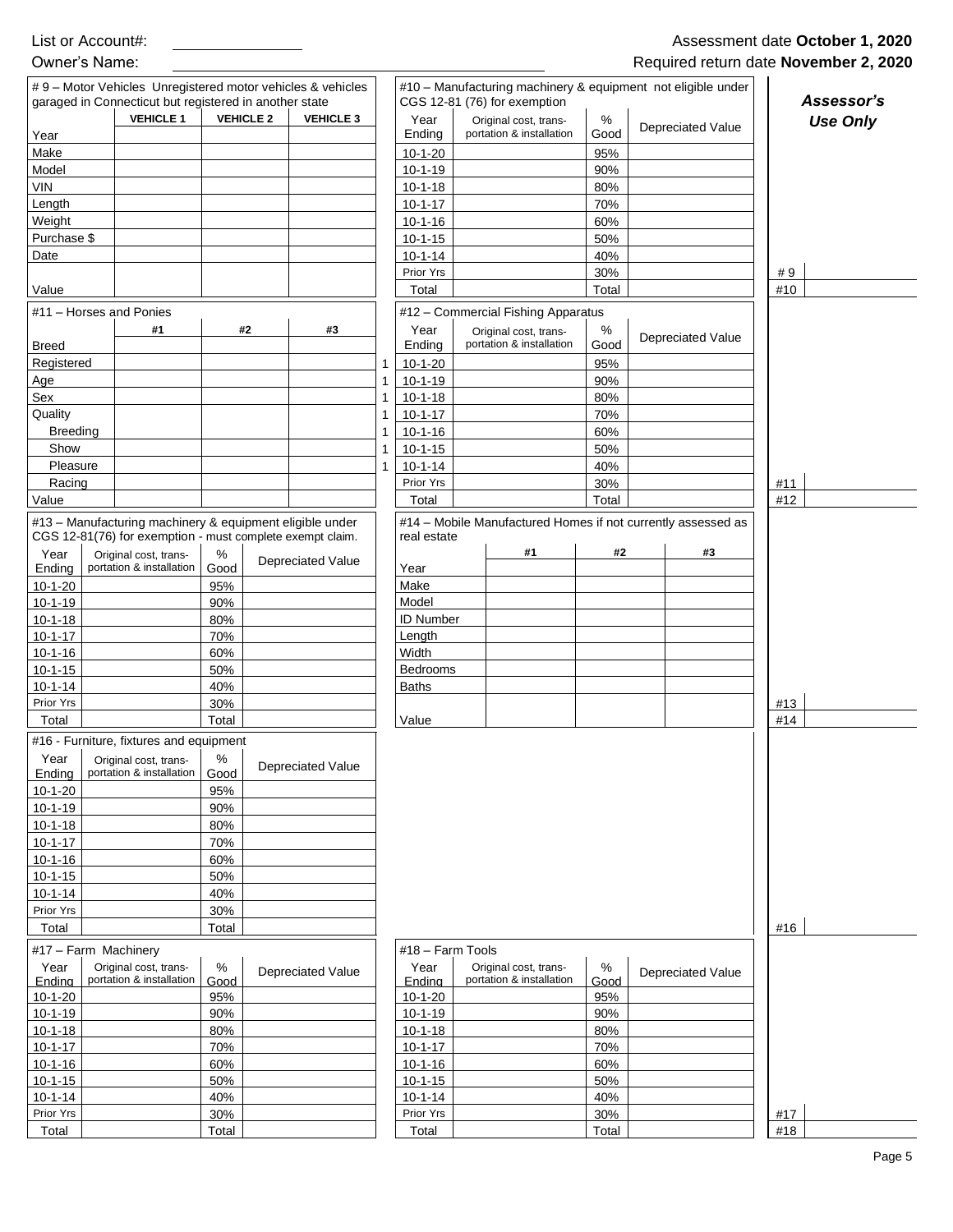|                                | #19 - Mechanics Tools                                                                                              |                |                                                                                       |                                | #20 -- Electronic data processing equipment                                                                               |            |                          |     |        |
|--------------------------------|--------------------------------------------------------------------------------------------------------------------|----------------|---------------------------------------------------------------------------------------|--------------------------------|---------------------------------------------------------------------------------------------------------------------------|------------|--------------------------|-----|--------|
| Year                           | Original cost, trans-                                                                                              | %              |                                                                                       |                                |                                                                                                                           |            |                          |     |        |
| Ending                         | portation & installation                                                                                           | Good           | <b>Depreciated Value</b>                                                              |                                | In accordance with Section 168 IRS Codes                                                                                  |            |                          |     |        |
| $10 - 1 - 20$                  |                                                                                                                    | 95%            |                                                                                       |                                | <b>Computers Only</b>                                                                                                     |            |                          |     |        |
| $10-1-19$                      |                                                                                                                    | 90%            |                                                                                       | Year<br>Ending                 | Original cost, trans-<br>portation & installation                                                                         | %<br>Good  | <b>Depreciated Value</b> |     |        |
| $10-1-18$<br>$10 - 1 - 17$     |                                                                                                                    | 80%<br>70%     |                                                                                       | $10-1-20$                      |                                                                                                                           | 95%        |                          |     |        |
| $10-1-16$                      |                                                                                                                    | 60%            |                                                                                       | $10 - 1 - 19$                  |                                                                                                                           | 80%        |                          |     |        |
| $10 - 1 - 15$                  |                                                                                                                    | 50%            |                                                                                       | $10 - 1 - 18$                  |                                                                                                                           | 60%        |                          |     |        |
| $10 - 1 - 14$                  |                                                                                                                    | 40%            |                                                                                       | $10 - 1 - 17$                  |                                                                                                                           | 40%        |                          |     |        |
| Prior Yrs                      |                                                                                                                    | 30%            |                                                                                       | Prior Yrs                      |                                                                                                                           | 20%        |                          | #19 |        |
| Total                          |                                                                                                                    | Total          |                                                                                       | Total                          |                                                                                                                           | Total      |                          | #20 |        |
| with #21a                      | #21a Telecommunication company equipment not techno-<br>logically advanced -include previously coded #21c property |                |                                                                                       |                                | #21b Telecommunication company equipment technologically<br>advanced-include previously coded #21d property with #21b     |            |                          |     |        |
| Year                           | Original cost, trans-                                                                                              | $\%$           | <b>Depreciated Value</b>                                                              | Year                           | Original cost, trans-                                                                                                     | $\%$       | <b>Depreciated Value</b> |     |        |
| Ending                         | portation & installation                                                                                           | Good           |                                                                                       | Ending                         | portation & installation                                                                                                  | Good       |                          |     |        |
| $10 - 1 - 20$<br>$10 - 1 - 19$ |                                                                                                                    | 95%<br>90%     |                                                                                       | $10 - 1 - 20$<br>$10 - 1 - 19$ |                                                                                                                           | 95%<br>80% |                          |     |        |
| $10 - 1 - 18$                  |                                                                                                                    | 80%            |                                                                                       | $10-1-18$                      |                                                                                                                           | 60%        |                          |     |        |
| $10 - 1 - 17$                  |                                                                                                                    | 70%            |                                                                                       | $10 - 1 - 17$                  |                                                                                                                           | 40%        |                          |     |        |
| $10 - 1 - 16$                  |                                                                                                                    | 60%            |                                                                                       | Prior Yrs                      |                                                                                                                           | 20%        |                          |     |        |
| $10 - 1 - 15$                  |                                                                                                                    | 50%            |                                                                                       | Total                          |                                                                                                                           | Total      |                          |     |        |
| $10 - 1 - 14$                  |                                                                                                                    | 40%            |                                                                                       |                                |                                                                                                                           |            |                          |     |        |
| Prior Yrs                      |                                                                                                                    | 30%            |                                                                                       |                                | 21a and 21b Total                                                                                                         |            |                          |     |        |
| Total                          |                                                                                                                    | Total          |                                                                                       |                                |                                                                                                                           |            |                          | #21 |        |
|                                | #22 - Cables, conduits, pipes, etc                                                                                 |                |                                                                                       |                                | #23 - Expensed Supplies                                                                                                   |            |                          |     |        |
| Year<br>Ending                 | Original cost, trans-<br>portation & installation                                                                  | %<br>Good      | <b>Depreciated Value</b>                                                              |                                | The average is the total amount expended on supplies since<br>October 1, 2019 divided by the number of months in business |            |                          |     |        |
| $10-1-20$                      |                                                                                                                    |                |                                                                                       |                                | since October 1, 2019.                                                                                                    |            |                          |     |        |
| $10-1-19$                      |                                                                                                                    |                |                                                                                       | Year                           | <b>Total Expended</b>                                                                                                     | # of       | Average Monthly          |     |        |
| $10-1-18$                      |                                                                                                                    |                |                                                                                       | Ending                         |                                                                                                                           | Months     |                          |     |        |
| $10 - 1 - 17$                  |                                                                                                                    |                |                                                                                       | $10-1-20$                      |                                                                                                                           |            |                          |     |        |
| $10 - 1 - 16$<br>$10 - 1 - 15$ |                                                                                                                    |                |                                                                                       |                                |                                                                                                                           |            |                          |     |        |
| $10 - 1 - 14$                  |                                                                                                                    |                |                                                                                       |                                |                                                                                                                           |            |                          |     |        |
| Prior Yrs                      |                                                                                                                    |                |                                                                                       |                                |                                                                                                                           |            |                          |     |        |
| Total                          |                                                                                                                    | Total          |                                                                                       |                                |                                                                                                                           |            |                          | #22 |        |
|                                | Check here if a PURA $\Box$                                                                                        | or FERC $\Box$ | regulated utility                                                                     |                                |                                                                                                                           |            |                          | #23 |        |
|                                | #24a - Other Goods - including leasehold improvements                                                              |                |                                                                                       |                                | #24b -- Rental Entertainment Medium                                                                                       |            |                          |     |        |
| Year<br>Ending                 | Original cost, trans-<br>portation & installation                                                                  | %<br>Good      | <b>Depreciated Value</b>                                                              | Year<br>Ending                 | Original cost, trans-<br>portation & installation                                                                         | %<br>Good  | <b>Depreciated Value</b> |     |        |
| $10-1-20$                      |                                                                                                                    | 95%            |                                                                                       | $10-1-20$                      |                                                                                                                           | 95%        |                          |     |        |
| $10 - 1 - 19$<br>$10-1-18$     |                                                                                                                    | 90%<br>80%     |                                                                                       | $10 - 1 - 19$<br>$10 - 1 - 18$ |                                                                                                                           | 80%<br>60% |                          |     |        |
| $10 - 1 - 17$                  |                                                                                                                    | 70%            |                                                                                       | $10 - 1 - 17$                  |                                                                                                                           | 40%        |                          |     |        |
| $10 - 1 - 16$                  |                                                                                                                    | 60%            |                                                                                       | Prior Yrs                      |                                                                                                                           | 20%        |                          |     |        |
| $10 - 1 - 15$                  |                                                                                                                    | 50%            |                                                                                       | Total                          |                                                                                                                           | Total      |                          |     |        |
| $10 - 1 - 14$                  |                                                                                                                    | 40%            |                                                                                       |                                | # of video tapes                                                                                                          |            | # of DVD movies          |     |        |
| Prior Yrs                      |                                                                                                                    | 30%            |                                                                                       |                                | # of music CD's                                                                                                           |            | # of video games         | #24 |        |
| Total                          |                                                                                                                    | Total          |                                                                                       |                                | 24a and 24b Total                                                                                                         |            |                          |     |        |
|                                |                                                                                                                    |                | <b>RECONCILIATION OF FIXED ASSETS</b>                                                 |                                |                                                                                                                           |            |                          |     |        |
|                                |                                                                                                                    |                | Assets declared last October 1, 2019<br>Assets disposed of since last October 1, 2019 |                                |                                                                                                                           |            |                          |     |        |
|                                |                                                                                                                    |                | Assets added since last October 1, 2019                                               | $+$                            |                                                                                                                           |            |                          |     |        |
|                                |                                                                                                                    |                | Assets originally Cost ≤ \$250 & over 10 years old **                                 |                                | the control of the control of the control of the control of the control of the control of                                 |            |                          |     |        |
|                                |                                                                                                                    |                | Assets declared this year October 1, 2020                                             |                                |                                                                                                                           |            |                          |     |        |
|                                |                                                                                                                    |                | Amount of expensed equipment last year<br><b>Capitalization Threshold</b>             |                                |                                                                                                                           |            |                          |     |        |
|                                |                                                                                                                    |                |                                                                                       |                                | *Complete Detailed Listing of Disposed Assets -page 4                                                                     |            |                          |     | Page 6 |
|                                |                                                                                                                    |                |                                                                                       |                                | ** Assets Orig Cost ≤ \$250 - page 4                                                                                      |            |                          |     |        |
|                                |                                                                                                                    |                |                                                                                       |                                |                                                                                                                           |            |                          |     |        |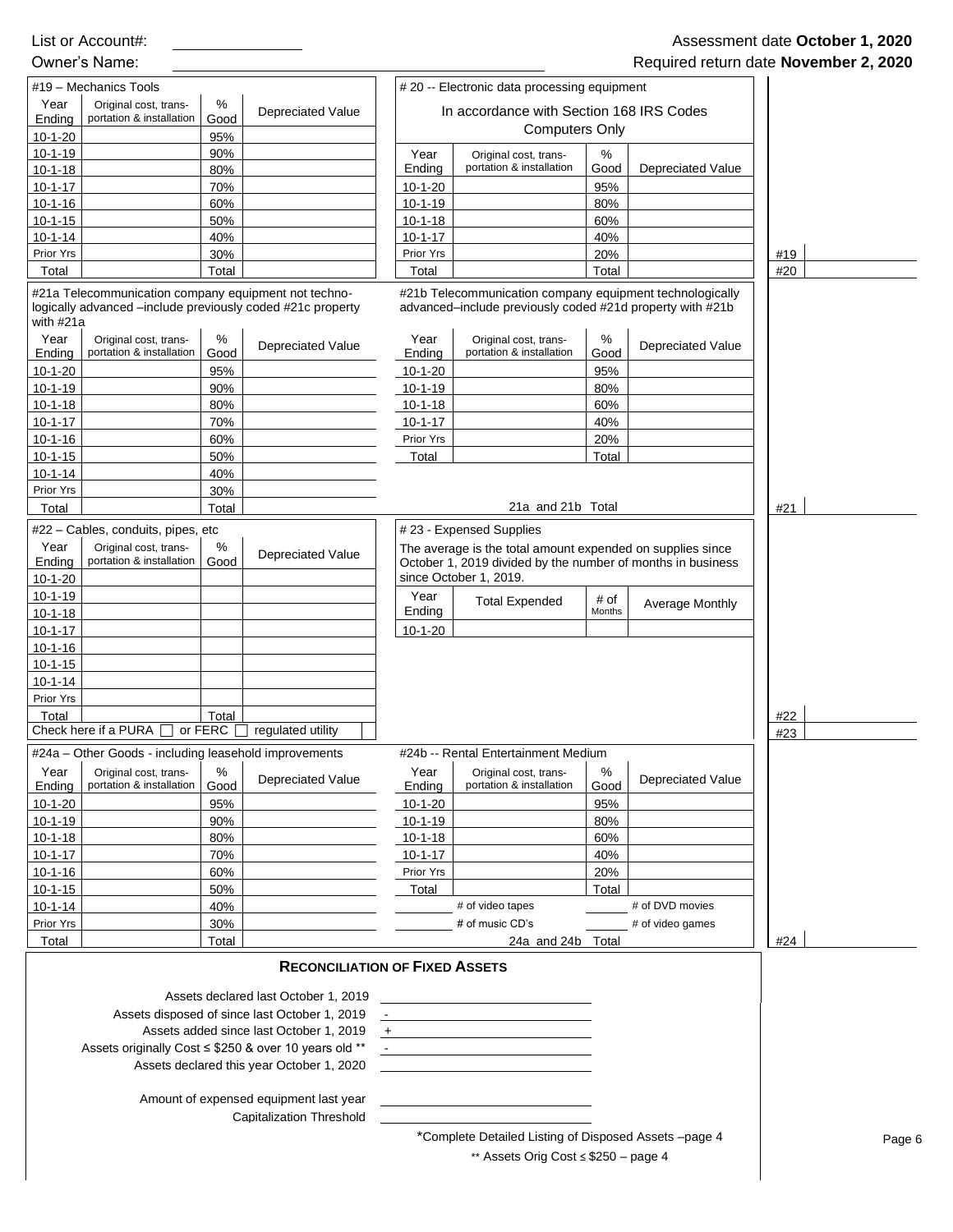# **2020** PERSONAL PROPERTY DECLARATION – SUMMARY SHEET

Commercial and financial information is not open to public inspection.

| List or Account#:                                                                                                                                                                                                                                                                                                                                                                                |                                               | Assessment date October 1, 2020<br>Required return date November 2, 2020 |      |                                      |
|--------------------------------------------------------------------------------------------------------------------------------------------------------------------------------------------------------------------------------------------------------------------------------------------------------------------------------------------------------------------------------------------------|-----------------------------------------------|--------------------------------------------------------------------------|------|--------------------------------------|
|                                                                                                                                                                                                                                                                                                                                                                                                  |                                               | This Personal Property Declaration must be signed                        |      |                                      |
| Owner's Name:                                                                                                                                                                                                                                                                                                                                                                                    |                                               | and delivered or postmarked by                                           |      |                                      |
| DBA:                                                                                                                                                                                                                                                                                                                                                                                             |                                               | Monday, November 2, 2020 to:                                             |      |                                      |
| Mailing address:                                                                                                                                                                                                                                                                                                                                                                                 |                                               | <b>Enfield Assessor</b><br>820 Enfield Street                            |      |                                      |
| City/State/Zip:                                                                                                                                                                                                                                                                                                                                                                                  |                                               | Enfield, CT 06082-2997                                                   |      |                                      |
| Location (street & number)                                                                                                                                                                                                                                                                                                                                                                       |                                               |                                                                          |      | <b>ASSESSOR'S</b><br><b>USE ONLY</b> |
| <b>Property Code and Description</b>                                                                                                                                                                                                                                                                                                                                                             |                                               | <b>Net Depreciated</b><br><b>Value</b> pages $5 & 6$                     | Code | <b>ASSESSMENTS</b>                   |
| #9 Motor Vehicles UNREGISTERED motor vehicles (e.g. campers, RV's, snowmobiles, trailers, trucks, passenger cars,<br>tractors, off-road construction vehicles, etc.) including any vehicle garaged in Connecticut but registered in another state, or any<br>such vehicle not registered at all. If you are a farmer eligible for the exemption under Sec. 12-91, list tractors in Code 17.      |                                               |                                                                          | #9   |                                      |
| <b>#10 - Machinery &amp; Equipment</b> Industrial manufacturing machinery and equipment (e.g., tools, dies, jigs, patterns, etc.).<br>Include air and water pollution control equipment.                                                                                                                                                                                                         |                                               |                                                                          | #10  |                                      |
| #11 Horses And Ponies Describe your horses and ponies. A \$1,000 assessment exemption per animal will be applied. If you<br>are a farmer, the exemption may be 100% provided Form M-28 is filed with and approved by the Assessor.                                                                                                                                                               |                                               |                                                                          | #11  |                                      |
| #12 - Commercial Fishing Apparatus All fishing apparatus exclusively used by a commercial fisherman in his business<br>(e.g., fishing poles, nets, lobster pots, fish finders, etc.). A \$500 value exemption will be applied.                                                                                                                                                                   |                                               |                                                                          | #12  |                                      |
| #13 -Manufacturing machinery & equipment Manufacturing machinery and equipment used in manufacturing; used in<br>research or engineering devoted to manufacturing; or used for the significant servicing or overhauling of industrial machinery or<br>factory products and eligible for exemption under CGS 12-81 (76). (Formerly property Codes 13 & 15)                                        |                                               |                                                                          | #13  |                                      |
| #14 Mobile Manufactured Homes if not currently assessed as real estate                                                                                                                                                                                                                                                                                                                           |                                               |                                                                          | #14  |                                      |
| #16 - Furniture & Fixtures Furniture, fixtures and equipment of all commercial, industrial, manufacturing, mercantile, trading<br>and all other businesses, occupations and professions. Examples: desks, chairs, tables, file cabinets, typewriters, calculators,<br>copy machines, telephones (including mobile telephones), telephone answering machines, facsimile machines, postage meters, |                                               |                                                                          |      |                                      |
| cash registers, moveable air conditioners, partitions, shelving display racks, refrigerators, freezers, kitchen equipment, etc.                                                                                                                                                                                                                                                                  |                                               |                                                                          | #16  |                                      |
| <b>#17 - Farm Machinery</b> Farm machinery (e.g., tractors, harrows, bush hogs, hay bines, hay rakes, balers, com choppers,<br>milking machines, milk tanks, coolers, chuck wagons, dozers, back hoes, hydroponic farm equipment, aquaculture equipment,<br>etc.), used in the operation of a farm.                                                                                              |                                               |                                                                          | #17  |                                      |
| #18 - Farming Tools Farm tools, (e.g., hoes, rakes, pitch forks, shovels, hoses, brooms, etc.).                                                                                                                                                                                                                                                                                                  |                                               |                                                                          | #18  |                                      |
| <b>#19 - Mechanics Tools</b> Mechanics tools (e.g., wrenches, air hammers, jacks, sockets, etc.).                                                                                                                                                                                                                                                                                                |                                               |                                                                          | #19  |                                      |
| #20 - Electronic Data Processing Equipment Electronic data processing equipment (e.g., computers, printers, peripheral<br>computer equipment, and any computer based equipment acting as a computer as defined under Section 168 of the IRS Code of<br>1986, etc.). Bundled software is taxable and must be included.                                                                            |                                               |                                                                          | #20  |                                      |
| #21 - Telecommunications Equipment Excluding furniture, fixtures, and computers, #21a includes cables, conduits,<br>antennae, batteries, generators or any equipment not deemed technologically advanced by the Assessor. #21b includes<br>controllers, control frames, relays switching and processing equipment or other equipment deemed technologically advanced by<br>the Assessor.         |                                               |                                                                          | #21  |                                      |
| #22 - Cables, conduits, pipes, poles, towers (if not currently assessed as real estate), underground mains, wires,<br>turbines, etc., of gas, heating, or energy producing companies, telephone companies, water and water power companies.                                                                                                                                                      |                                               |                                                                          |      |                                      |
| Include items annexed to the ground (e.g., hydraulic car lifts, gasoline holding tanks, pumps, truck scales, etc.), as well as<br>property used for the purpose of creating or furnishing a supply of water (e.g., pumping stations)                                                                                                                                                             |                                               |                                                                          | #22  |                                      |
| #23 - Expensed Supplies The average monthly quantity of supplies normally consumed in the course of business (e.g.,<br>stationery, post-it notes, toner, computer disks, computer paper, pens, pencils, rulers, staplers, paper clips, medical and dental<br>supplies and maintenance supplies, etc.).                                                                                           |                                               |                                                                          | #23  |                                      |
| #24 - Other All Other Goods, Chattels and Effects Any other taxable personal property not previously mentioned or which<br>does not appear to fit into any of the other categories. (e.g. video tapes, vending machines, pinball games, video games, signs,<br>billboards, coffee makers, water coolers, leasehold improvements.                                                                 |                                               |                                                                          | #24  |                                      |
| Total Assessment – all codes #9 through #24                                                                                                                                                                                                                                                                                                                                                      | Subtotal >                                    |                                                                          |      |                                      |
| $\#25$ – Penalty for failure to file as required by statute – 25% of assessment                                                                                                                                                                                                                                                                                                                  |                                               |                                                                          | #25  |                                      |
| <b>Exemption</b> - Check box adjacent to the exemption you are claiming:                                                                                                                                                                                                                                                                                                                         |                                               |                                                                          |      |                                      |
| I - Mechanic's Tools - \$500 value   M - Commercial Fishing Apparatus - \$500 value                                                                                                                                                                                                                                                                                                              |                                               |                                                                          |      |                                      |
| I - Farming Tools - \$500 value<br>$\Box$ I – Horses/ponies \$1000 assessment per animal<br>$K$ – Municipal Leased<br>$K -$ Assets Orig. Cost $\le$ \$250 & over 10 years old                                                                                                                                                                                                                    |                                               |                                                                          |      |                                      |
| All of the following exemptions require a separate application and/or certificate to be filed with the Assessor by the required return date                                                                                                                                                                                                                                                      |                                               |                                                                          |      |                                      |
| $\Box$ J – Water Pollution or Air Pollution control equipment – Connecticut DEEP certificate required – provide copy<br>I - Farm Machinery \$100,000 assessment - Exemption application M-28 required annually                                                                                                                                                                                   |                                               |                                                                          |      |                                      |
| G & H – Distressed Municipality/Enterprise Zone/Enterprise Corridor Zone - Exemption application M-55 required annually                                                                                                                                                                                                                                                                          |                                               |                                                                          |      |                                      |
| U - Manufacturing Machinery & Equipment - Exemption claim required annually                                                                                                                                                                                                                                                                                                                      |                                               |                                                                          |      |                                      |
| <b>Total Net Assessment</b>                                                                                                                                                                                                                                                                                                                                                                      | <b>Assessor's Final Assessment Total &gt;</b> |                                                                          |      |                                      |